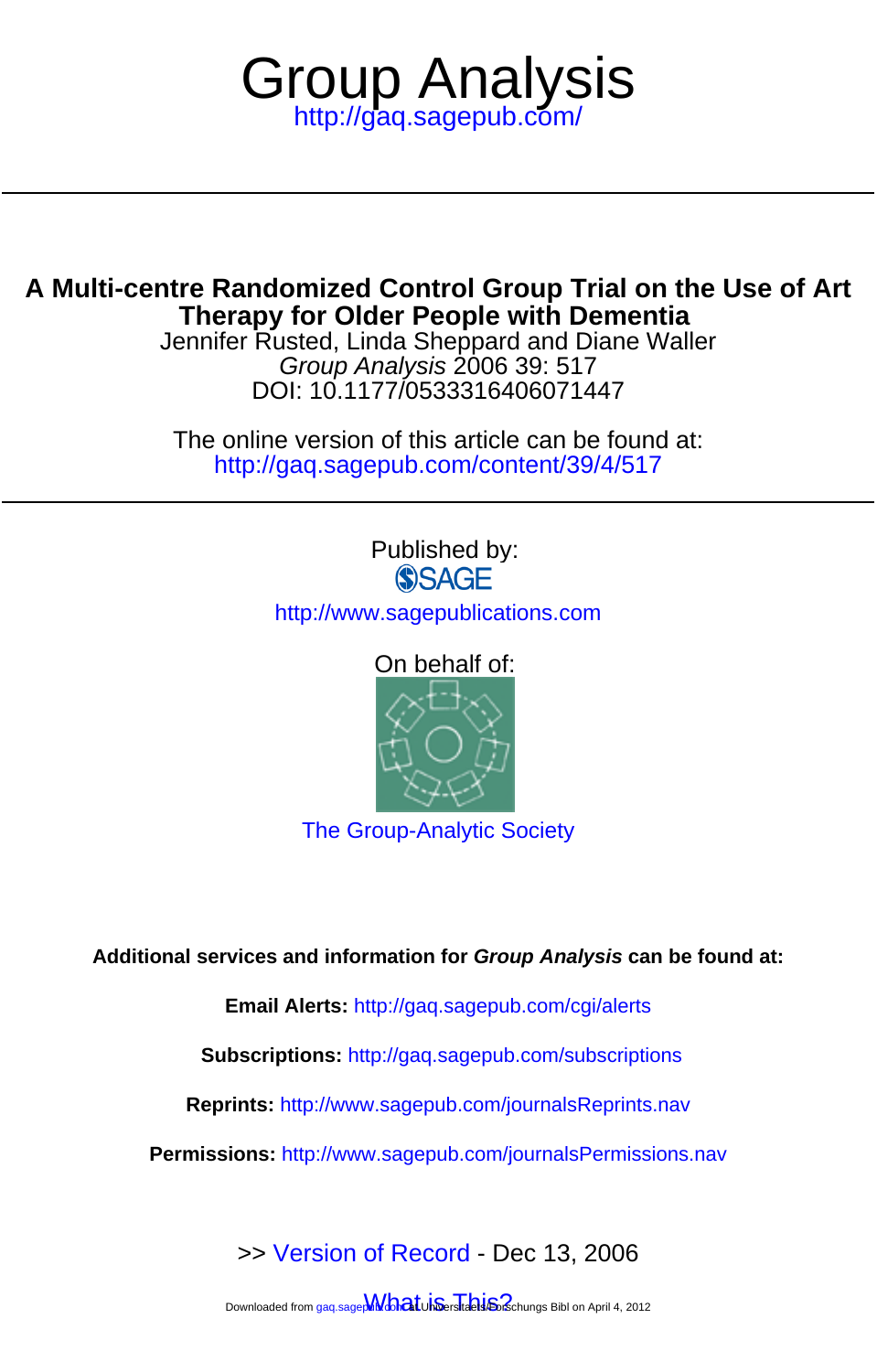# Article

# A Multi-centre Randomized Control Group Trial on the Use of Art Therapy for Older People with Dementia

# *Jennifer Rusted, Linda Sheppard and Diane Waller*

*The principal aim of this study is to evaluate the immediate and long-term effects of art therapy for older people with dementia, specifically to test the premise that participation in art therapy groups effects significant positive changes in mood and cognition both immediately within sessions and later outside the sessions to impact behaviour in the day care/residential care setting. The broader aim is to provide an evidence-based evaluation about the use of art therapy for older people with dementia. In order to isolate the impact of art therapy we compared art therapy groups with activity groups that do not have emotional expression as a central purpose.*

*Key words: dementia, randomized control trial, art therapy, groups, older people*

#### **Introduction**

In the last decade there has been a growing awareness of the need to address the issue of improving quality of life for people with dementia. Significant individual differences in the way that dementia manifests itself has complicated the development of a comprehensive care strategy for clients using residential or day centre services. In addition to the cognitive and neurobiological deficits associated with dementia (impaired memory, language and reasoning) the concomitant emergence of depression, anxiety, and personality changes may further erode quality of life (Burns et al.

*Group Analysis*. Copyright © 2006 The Group-Analytic Society (London), Vol 39(4):517–536. DOI: 10.1177/0533316406071447 http://gaq.sagepub.com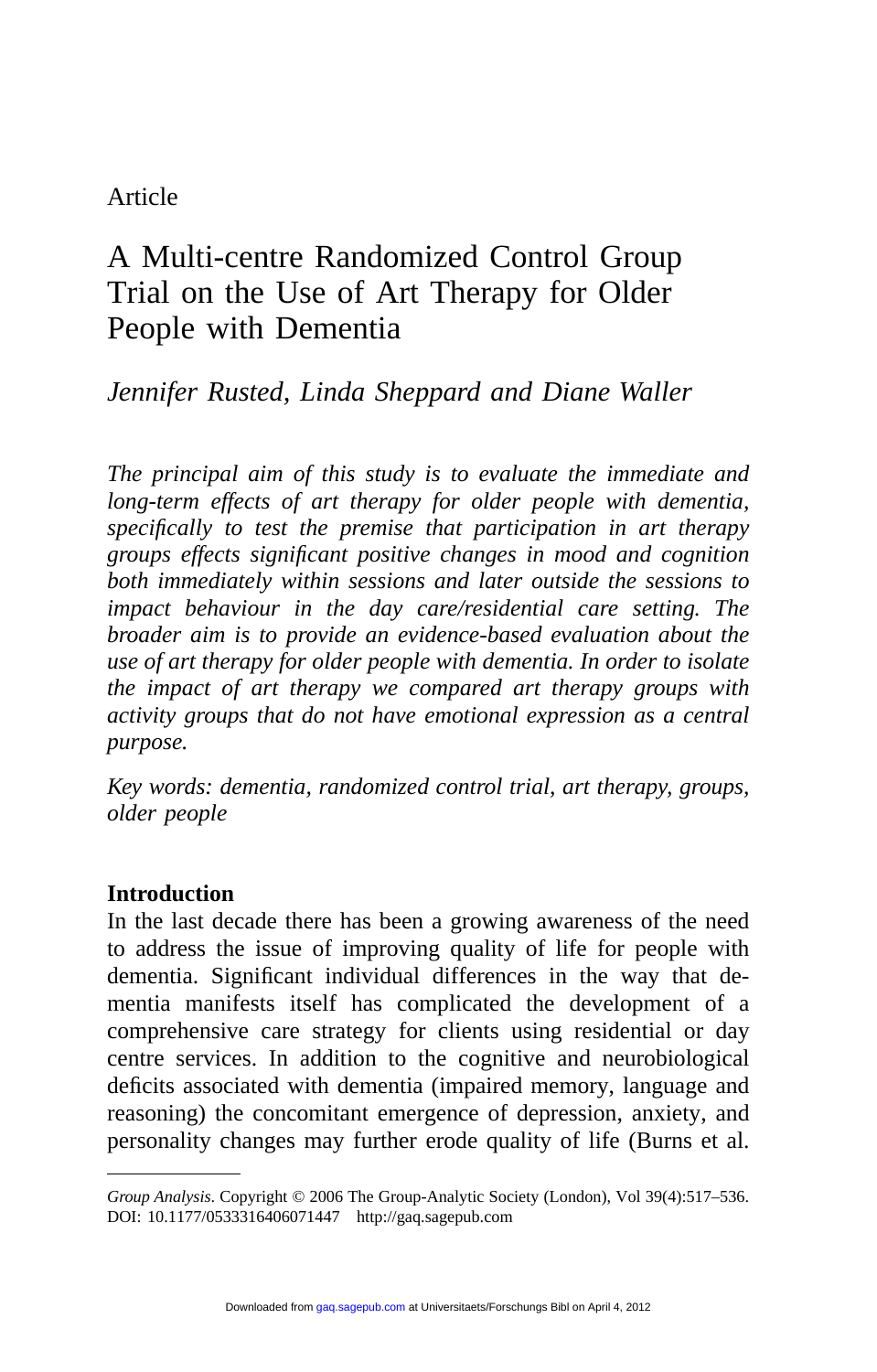2002; Landes et al., 2000). Impaired cognitive resources for people with dementia underpin difficulties in preserving a sense of personal identity and self-esteem. Impaired memories, communication and social skills make inter-personal relationships difficult to sustain. Social isolation and compromised social networks are sometimes regarded as an inevitable consequence of disease expression (Kitwood, 1997; Woods, 2001).

In general, approaches to dementia care are widening to include psychosocial interventions in an attempt to improve quality of life for adults with dementia (Ballard et al., 2001; Marshall and Hutchinson, 2001; Pini, 1996). Specifically, psychotherapists who use primarily art, music and drama are increasingly required to work with this client group (Doric-Henry, 1997; Saunders and Saunders, 2000; Waller, 2002). Case study reports of art or music therapy with this client group have noted a positive impact on emotional adaptation and sociability (Kamar, 1997; Kydd, 2001; Wald, 1993), and on specific areas of cognitive functioning, e.g. language (Brotons and Koger, 2000). Related research also indicates that sensory stimulation may effect short-term benefits for people with dementia (Baker et al., 2001) on measures of mood, behaviour and speech skills during and after sessions (both in day centre units and at home). However, these improvements were not maintained at one-month follow-up. In general there is little adequately controlled, systematic, evidenced based research conducted on the use of art, drama or music therapy with this particular client group. The choice of art therapy as the focus of this research is both opportunistic and timely. To date there are no reported longitudinal, control group studies on the value of group participation in art therapy for people with dementia.

#### **Study Outline**

A total of 45 patients with diagnosis of mild to severe dementia were randomly assigned to art therapy or activity groups (with a maximum of six participants per group). Groups met for one hour each week for 40 successive weeks. Standardized measures of cognition, depression, behaviour, sociability, well-being and mood were taken at six assessment points (at baseline, ten, 20 and 40 weeks into group work, with one and three months follow-up). The immediate impact of group involvement on mental acuity, physical involvement, calmness, sociability, cooperative and anti-social behaviour were also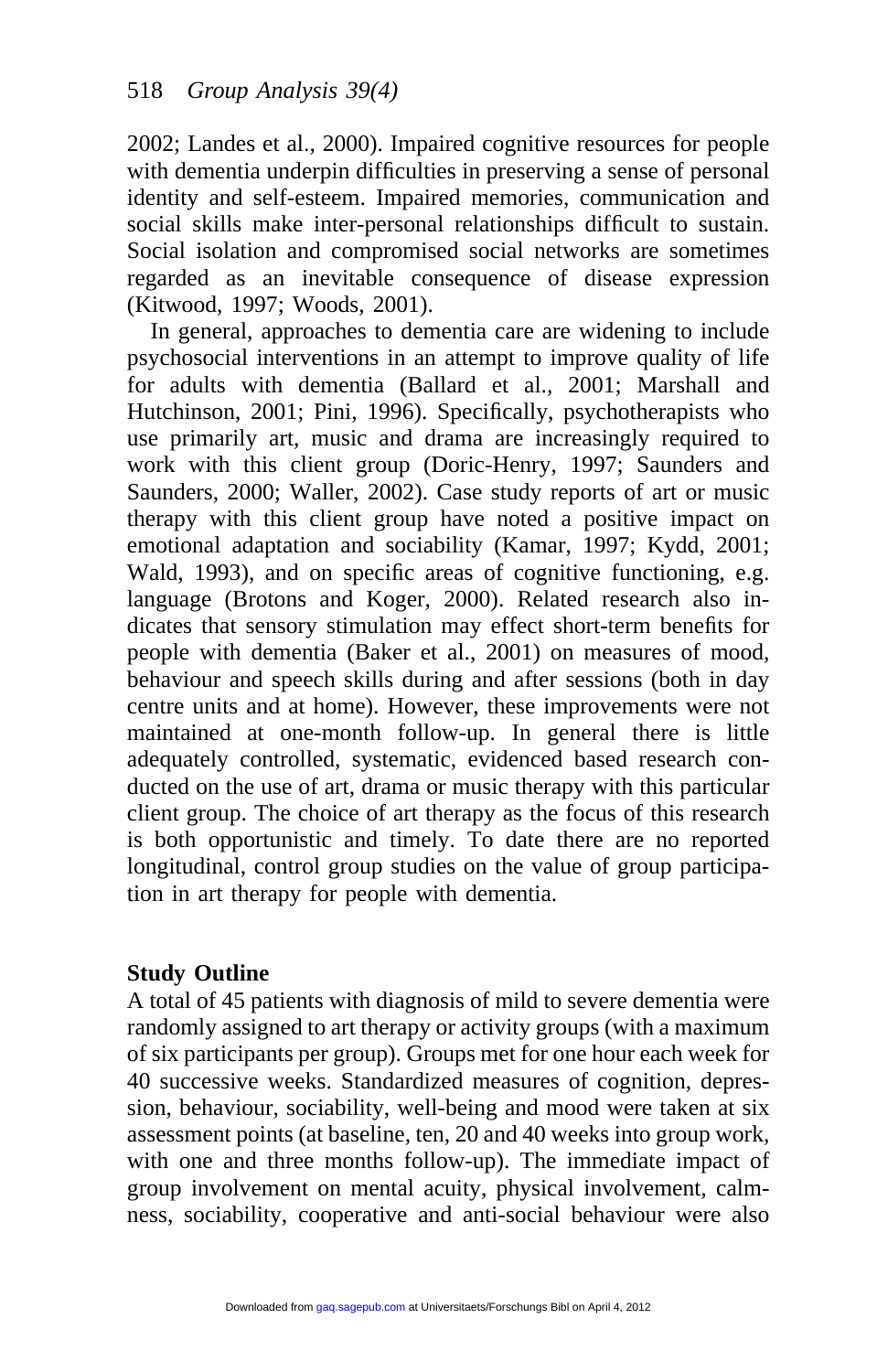systematically recorded at the end of each session. Qualitative data was also collected but is only referred to briefly in this article in the form of two vignettes. The aim is to indicate the interactions between patient and art work as an example of the art psychotherapy process. This qualitative analysis will be reported in a separate publication.

Over 40 weeks significant positive effects were observed withinsession for participants in art therapy groups on measures of mental acuity, physical involvement, calmness and sociability. For the recreational activity groups, positive group changes were also found, but improvements were limited to the first 15/20 weeks of attendance. On cessation of sessions, increased depression scores were reported for art therapy clients, which dissipated by three-month follow-up. No similar changes were observed for activity groups.

The results of this study imply that art therapy and recreational activity group work are beneficial and appropriate interventions for older people with dementia. However, the indications are that art therapy has a subtle, more pronounced and durable positive effect across time.

#### **Method**

#### *1) Participants*

Eighty-four volunteers were invited to participate and assessed for eligibility in this multi-centre, randomized, control group design study. Thirty-nine did not meet the inclusion criteria. Forty-five people with dementia who met inclusion criteria were included. Inclusion criteria were diagnosis of dementia (mixed origin), attendance at day care or residential facility, previous diagnosis by consultant psychogeriatrician, confirmatory diagnosis from medical records. Exclusion criteria were additional psychiatric disorders. The diagnostic profile of the group was probable dementia of the Alzheimer type  $(N = 18; 11$  females), multi-infarct dementia  $(N = 19; 13$  females,) and unspecified dementia  $(N = 8; 7$  females). The average age of women was 84.05 years (range 74–92), men 80.33 years (range  $67 = 92$ ).

Baseline cognitive assessment of participants reported a range of cognitive ability using the Mini-Mental State Exam (MMSE) (Folstein et al., 1975). Scores on this assessment range from 0–30, where lower scores indicate higher level of cognitive impairment. Cut-off scores (Tombaugh and McIntyre, 1992) are: 18–26 mild  $(N = 4)$ , moderate 10–17  $(N = 8)$  and severe 0–16  $(N = 33)$ . The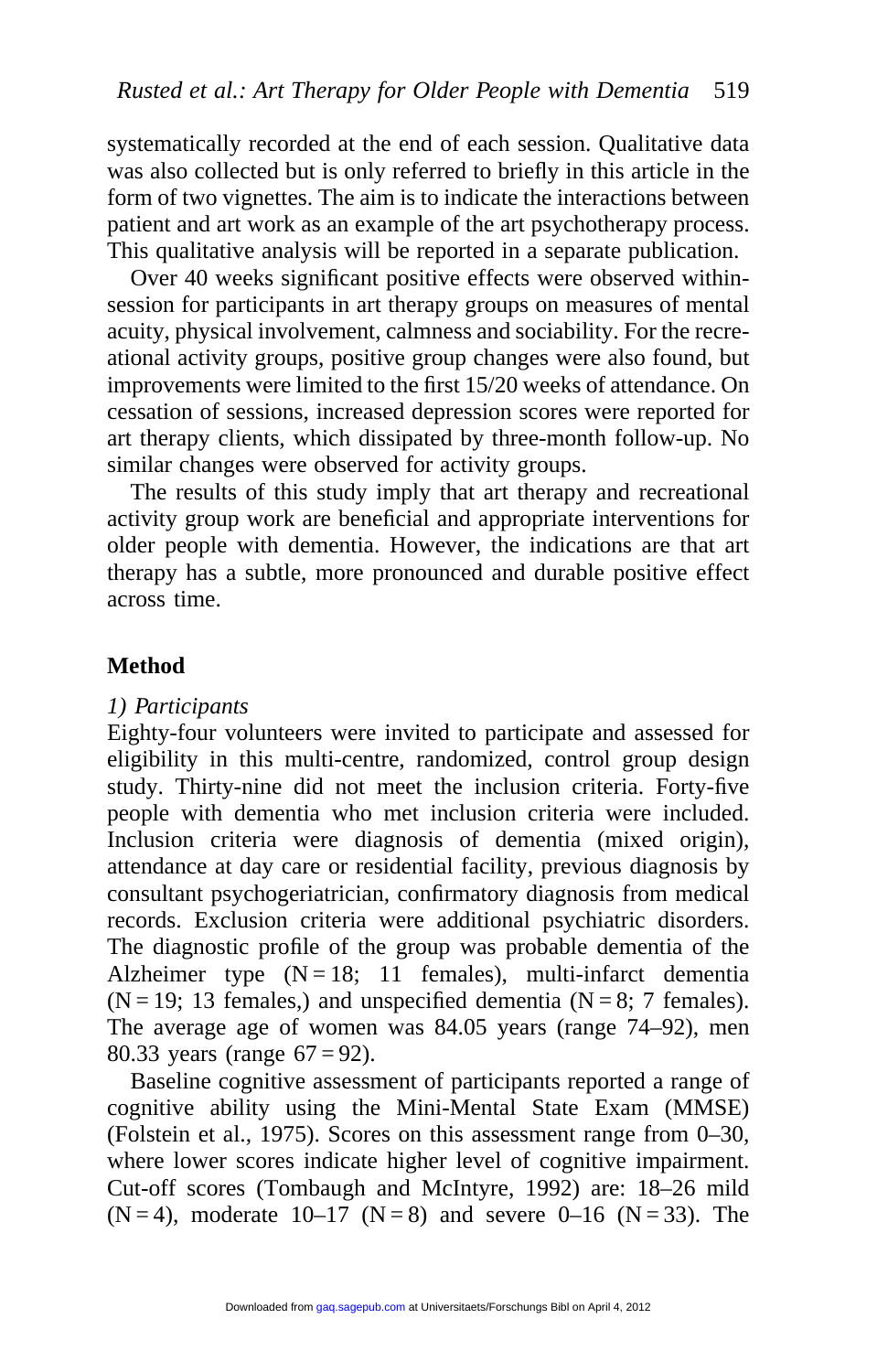National Adult Reading Test (Nelson and Willison, 1991) was administered at baseline as a pre-morbid measure of IQ. The mean IQ score for people able to complete the NART  $(N = 20)$  was 83.08 (range 79–108).

All participation was voluntary and all participants (patients, relatives or management personnel) had the right to withdraw at any time. Written consent was obtained from the next of kin or where there was no designated next of kin, an advocacy worker from the local branch of MIND. The guidelines of the Medical Research Council (1993) regarding consent to participate were followed by monitoring clients' words or actions before, during and after group activity. The Local Area Health Authority and Sussex University Ethics Committees gave ethical approval for the project.

#### **Procedure**

Centres to host the research programme were selected on specific criteria: openness to research with this client group and willingness to commit staff and resources for an extended time period. Other considerations were the number of clients with dementia available to participate and an adequate, safe space to conduct an art or activity group. Centres represented a cross section of the type of local facilities available for people with dementia. They included a day resource unit within a local hospital, a privately owned rest home, a rest home run by a company contracted under social services and a resource centre funded by social services. Clients were either day users or in long term care.

Art therapy and activity groups took place in parallel in each centre, on the same day at the same time each week. Each group comprised an art therapist (AT) or occupational therapist (OT), an assistant, and up to six clients. All therapists and assistants attended induction meetings where the research protocol was outlined. Handbooks outlining the research protocol were prepared and distributed. Following standard practice, art therapists were given minimum of fortnightly supervision sessions with the senior AT (DW). Similar supervisory sessions with the Research Psychologist (LS) were offered to the OTs but were not taken up. All assistants worked under the guidance of the therapists and attended regular supervision sessions with the psychologist.

For the art therapy groups, a group-interactive, psychodynamic approach was employed (Waller, 1996). A variety of art materials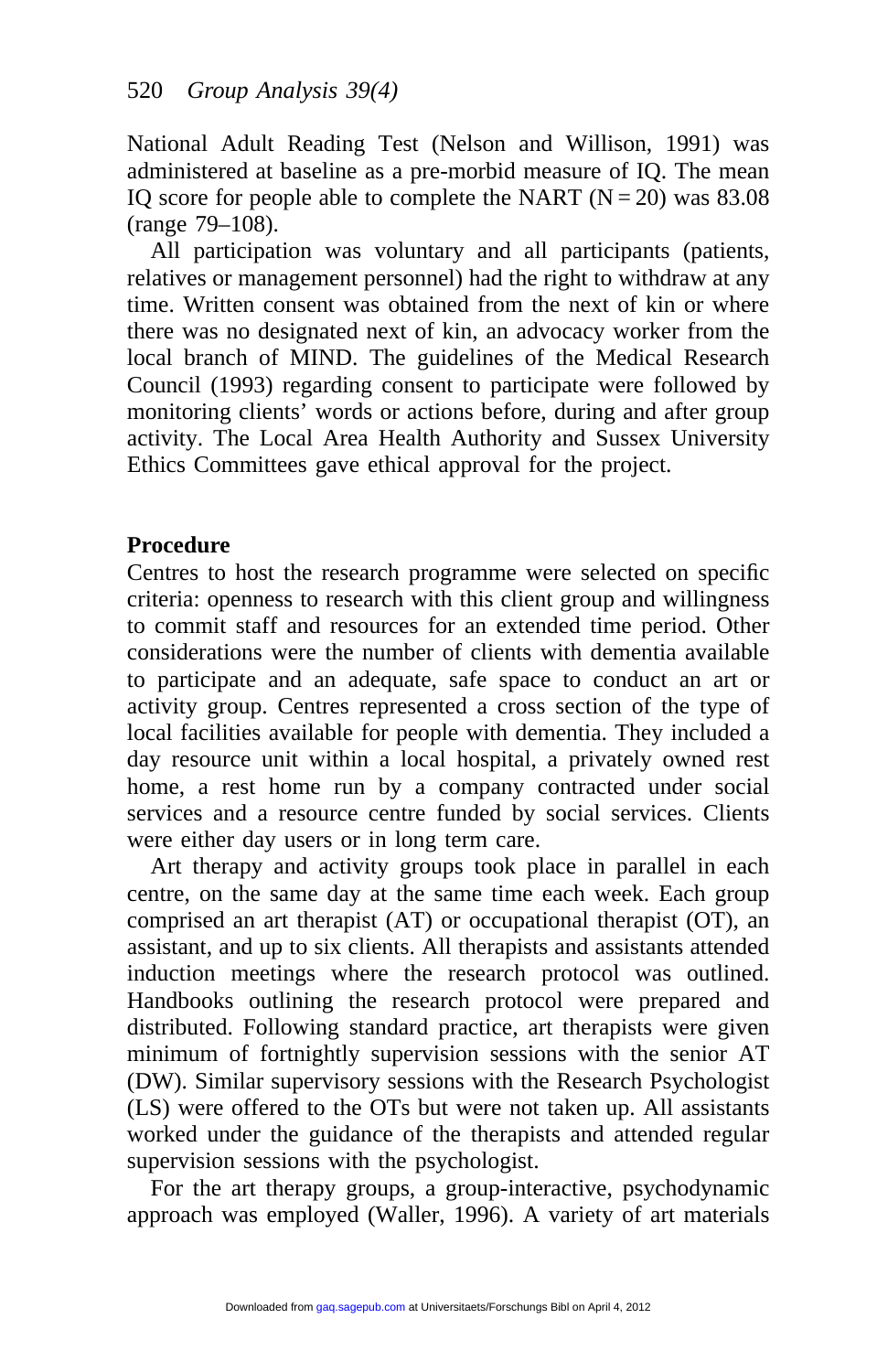were presented for use within the sessions. For the activity groups, a selection of recreational activities was made from a range currently in use in different centres in the locality. OTs were instructed not to use any formal occupational therapeutic methods or any form of art and craft work in the activity groups.

Participants were randomly assigned to art therapy (experimental) or activity (control) groups with a maximum of six per group. Random allocation was based on participants' ID numbers being drawn by chance. Groups met for one hour per week over 40 weeks. Standardized measures of memory and cognition were conducted by the psychologist with patients on an individual basis. Measures of depression, mood, sociability and physical involvement as rated by patients' key workers under interview with the psychologist were taken at six assessment points: baseline (prior to group work); then at ten; 20; and 40 weeks into group work, with two follow-up assessments at one and three months. Within-session changes in mood, mental acuity, physical competence, sociability, anti-social, cooperative and agitated behaviour were completed by therapists at the end of each session and were not referred to again. No comparison scores were made between sessions.

# **Measures**

#### *Outside session measures*

*Cornell Scale for Depression in Dementia (CSDD)* The CSDD (Alexopolous et al., 1988) is a 19 item observational scale based on each participant's behaviour in the week prior to completion. High scores indicate increased depressive symptomology.

*The Multi Observational Scale for the Elderly (MOSES)* The MOSES (Helmes, 1988) is a 40 item scale based on behaviour in the week prior to completion and scores five separate factors  $- (1)$ self-care functioning (grooming, mobility etc.); (2) disoriented behaviour; (3) depressed/anxious mood; (4) irritable behaviour; and (5) sociability and withdrawn behaviour. Increased scores indicate decreased competence.

*The Mini-Mental State Exam (MMSE)* The MMSE (Folstein et al., 1975) was used as a brief indicator of cognitive status. Scores range from 0–30; lower scores indicate higher impairment.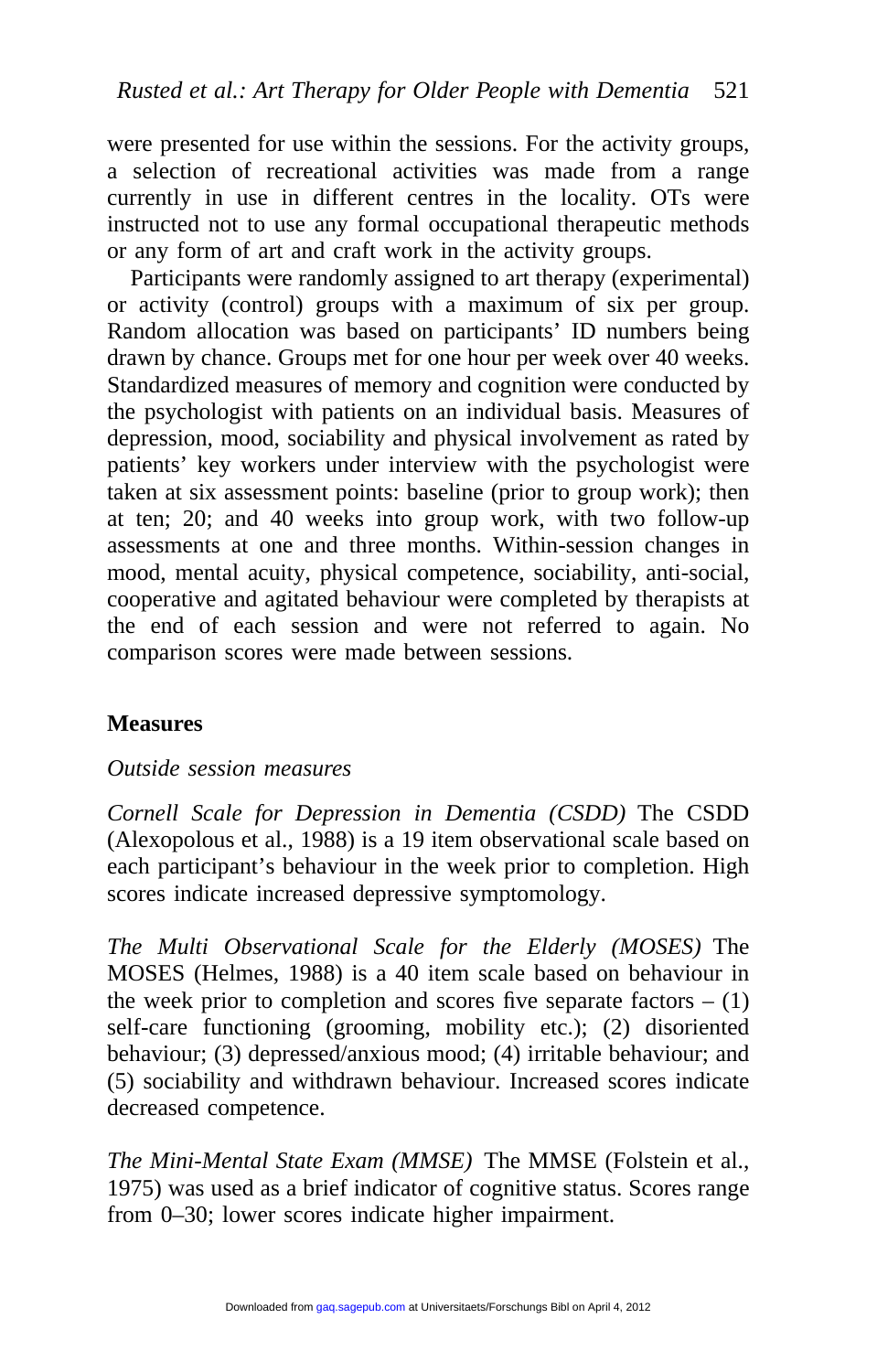#### 522 *Group Analysis 39(4)*

#### *The Rivermead Behavioural Memory Test (RBMT)*

Two sub-tests of the RBMT (Wilson et al., 1985) were used to assess short-term memory – confrontation naming, delayed recognition for simple line drawings and prospective memory – the appointment task.

*Tests of Everyday Attention (TEA)* Two sub-tests from the TEA (Robertson et al., 1994) were used to assess sustained auditory attention (the elevator counting task) and sustained visual attention (the map task).

*Benton Fluency Task* This test of verbal fluency requires subjects to generate as many words as possible beginning with a particular letter of the alphabet (letters F, A or S) within a time limit of 60 seconds. (Benton and Hamsher, 1989)

#### *Within Session Measures*

*Bond-Lader Mood Scale* The original visual analogue scale for subjective ratings of mood changes (Bond and Lader, 1974), involves 16 bi-polar scales (for example, alert – drowsy). Four behaviours, mental acuity, physical involvement, calmness and sociability are assessed. Therapists were asked to rate client mood changes within sessions using the midpoint on the bipolar scale to indicate no change.

Cooperative, agitated behaviour or anti-social within sessions were assessed using subsets of questions from: Skill Builders (Mulvey, 1999), Clifton Assessment Procedures for the Elderley (CAPE) (Pattie and Gilleard, 1979) and the Rating Scale for Aggressive Behaviour in the Elderly (RAGE) (Patel and Hope, 1992).

#### *Time Spent in Group*

The time of entry and exit of each participant for each session was recorded and the total time spent in sessions calculated.

#### *Statistical Analysis*

Data from each of the dependent measures were subjected to Analysis of Variance (ANOVA) with group (art therapy/recreational activity) as a between-group measure and time of assessment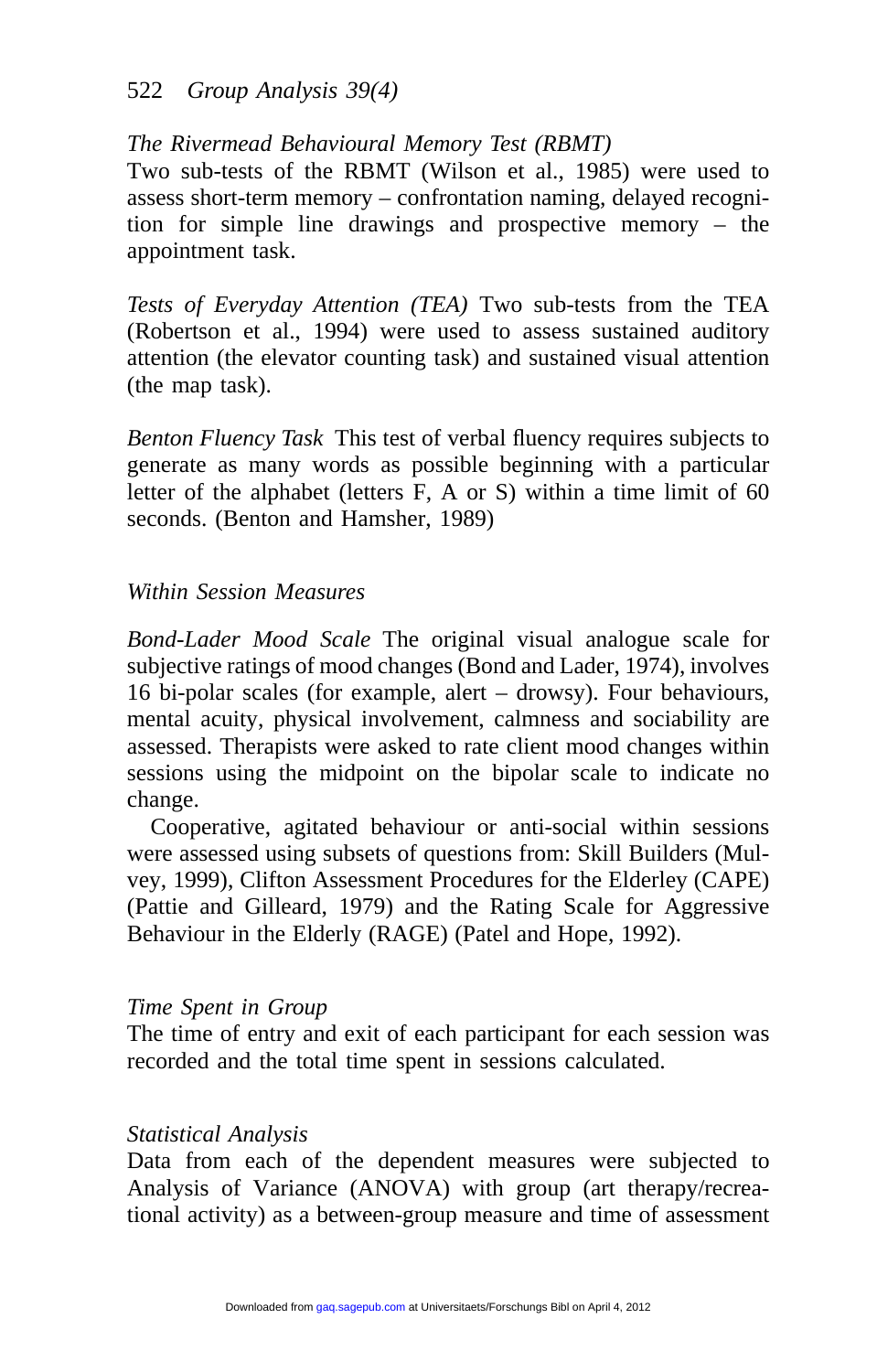(0, 10, 20, 40, 44, 56 weeks) as a within subject variable. Where interactions were significant, one-way analyses by group were completed, using ANOVA and matched sample t-tests to explore effects of time.

#### *Role of Funding Source*

The study sponsor had no role in study design, data collection, analysis, interpretation or write-up.

#### **Results**

Out of the 45 participants recruited, 21 completed the project through nine months of group work, one and three-month followup. Ten participants died, five participants moved away and nine had incomplete data. Remaining participants were assessed at all six assessment points and attended the majority of their allocated group sessions. Only data from this group are reported here.

### **Quantitative Analysis**

#### *Outside Session Changes*

Depression scores from the CSDD (see Table 1 for means and standard deviations) were analyzed using ANOVA, with group (art therapy versus activity) as a between-subjects variable and time of assessment (baseline, 10, 20, 40, one and three month follow-up) as repeated measures. At the outset the art therapy group had higher mean CSDD scores than the activity group  $(F(1,19) = 8.65)$ ,  $p < 0.01$ ). There was a main effect of time (F(5,95) = 4.36, p < 0.01) qualified by a group x time interaction  $(F(5, 95) = 2.00, p < 0.01)$ . Comparisons of means indicated that the art therapy group showed significantly increased CSDD scores at week 40, relative to baseline and week 20 assessments ( $p < 0.05$ ). The activity group showed no change over time.

Scores on the Multi-factorial Observational Scale for Elderly Subjects (MOSES) behavioural rating scale were analyzed separately for each factor using ANOVA with group and time of assessment as factors. No group, time or interaction effects were found for any factor except anxious/depressed mood where main effects of group  $(F1,19) = 7.16$ ,  $p < 0.05$ ) and time  $(F(5,95) = 2.29$ , p < 0.05 were reported. Further exploration of the data reported a significant increase in anxious/depressed mood for the art therapy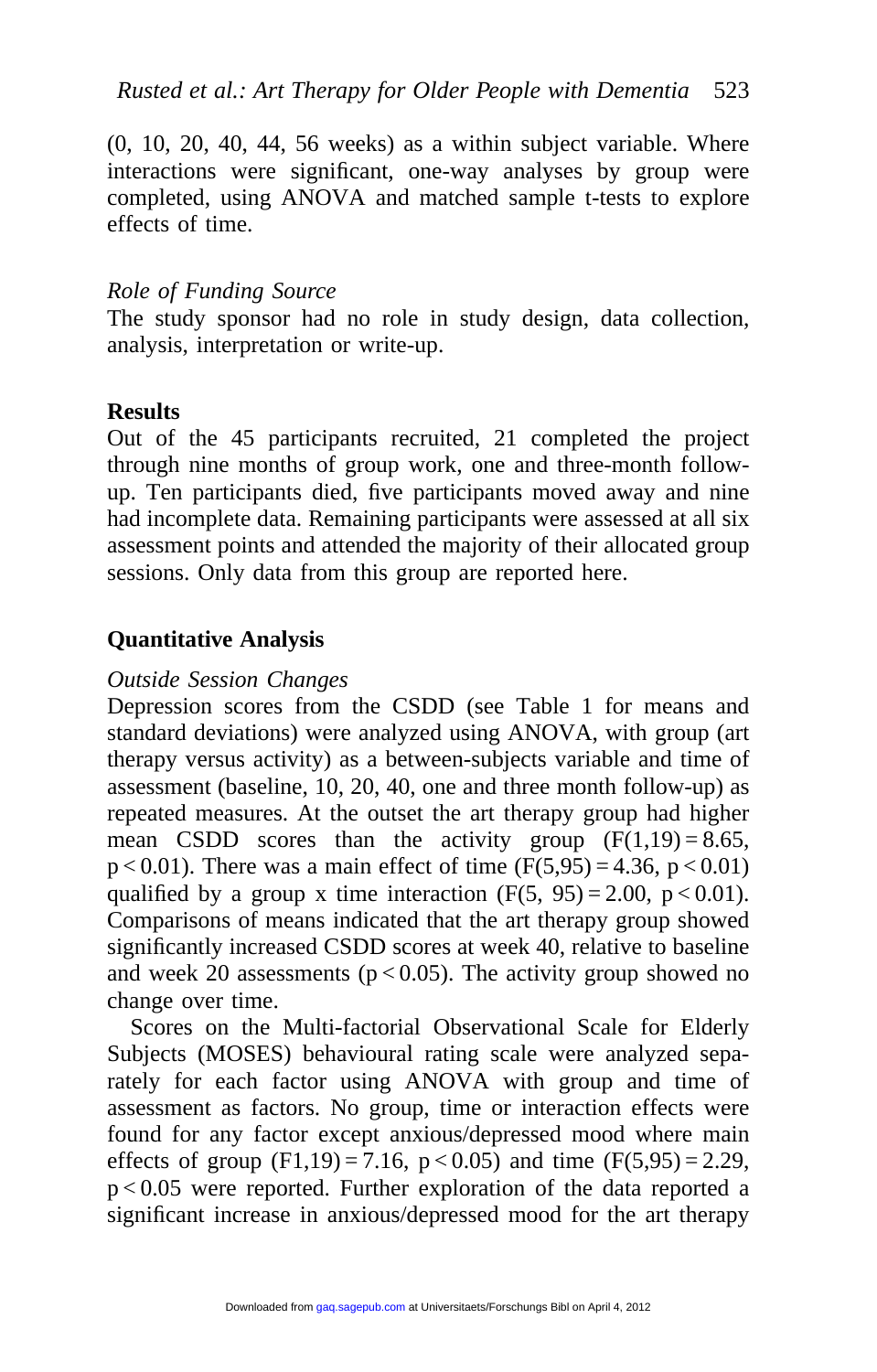|                                                 |                    |                |                       | Cornell Scale for Depression in Dementia: Art and Activity Groups' Mean Scores |                    |        |
|-------------------------------------------------|--------------------|----------------|-----------------------|--------------------------------------------------------------------------------|--------------------|--------|
| Time                                            | <b>Baseline</b>    | $10$ wks       | $20$ wks              | 40 wks                                                                         | 44 wks             | 56 wks |
| Art group<br>Mean                               |                    |                |                       |                                                                                |                    | 7.56   |
| (Standard deviation)                            | $6.33$<br>$(6.28)$ | 5.67<br>(4.36) | 5.33<br>(5.48)        | $12.22$<br>(6.30)                                                              | $6.56$<br>$(3.61)$ | (5.50) |
| Activity group<br>Mean                          | 4.75               | 3.17           |                       | 4.58                                                                           |                    |        |
| (Standard deviation)                            | (3.84)             | (3.01)         | $\frac{2.08}{(1.97)}$ | (3.77)                                                                         | (4.28)             | (3.13) |
| *Increased scores indicate increased depression |                    |                |                       |                                                                                |                    |        |

**TABLE 1**

TABLE 1

Downloaded from [gaq.sagepub.com](http://gaq.sagepub.com/) at Universitaets/Forschungs Bibl on April 4, 2012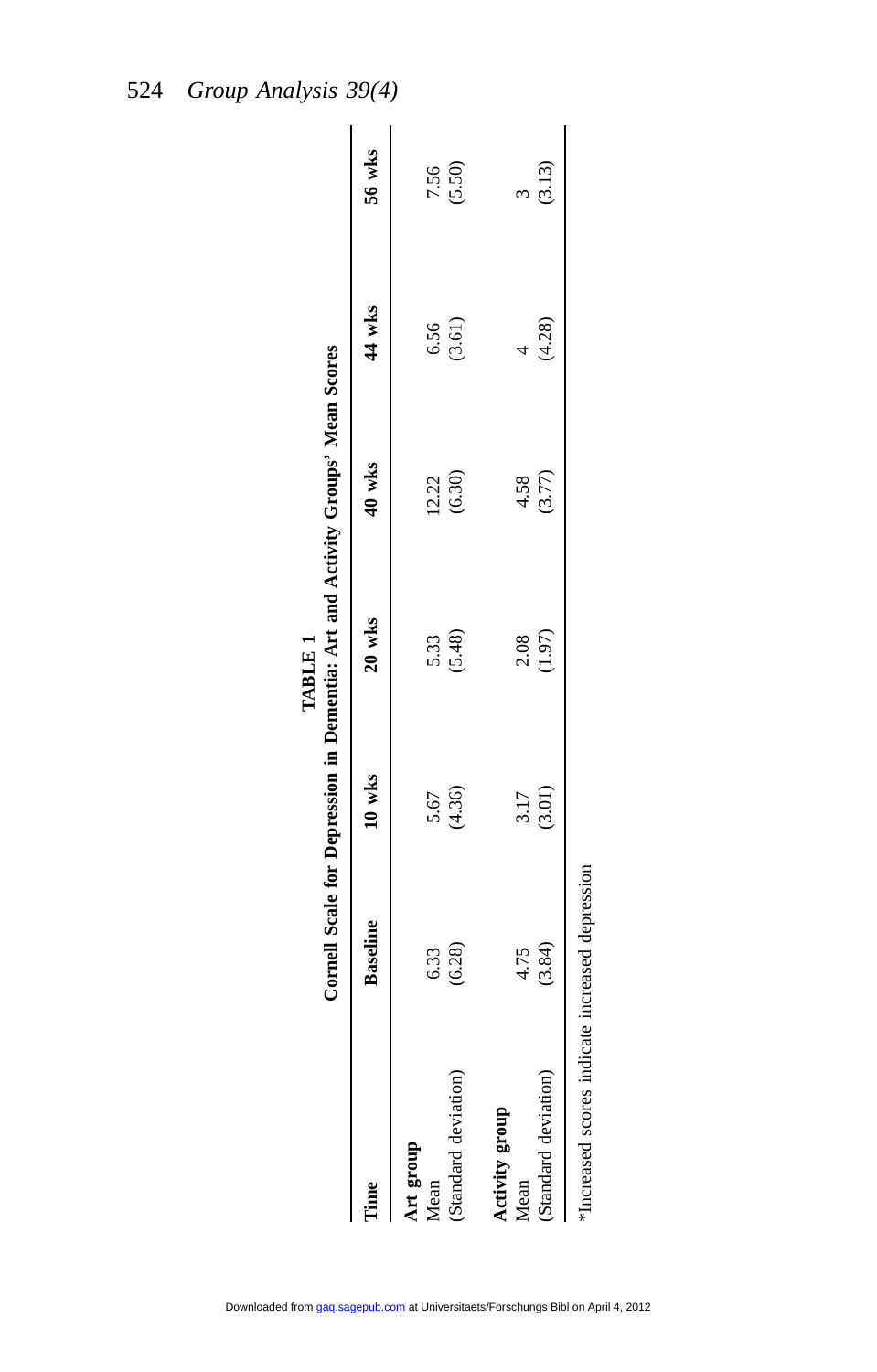group between baseline and the 40-week assessment (paired sample t-tests,  $p < 0.01$ ) mirroring the change in the CSDD over the same time period.

Independent samples t-tests reported no differences between groups on the MMSE on study entry (AT mean 11.26, activity mean 8.93 p < 0.05) and no group differences ( $F(1,11) = 0.39$ ,  $P < 0.05$ ) or change over time  $(5,55) = 0.38$ ,  $p < 0.05$ ). There were no group differences or changes over time reported for any of the measures of cognition, memory or attention (RBMT, FAS or TEA).

#### **Within Session Changes**

Mean time spent in sessions for members of the art therapy and activity groups was comparable  $(F(1,19) = 0.20, p > 0.05)$  (46.2) minutes and 44.4 minutes, respectively).

Data for the Bond Lader Mood Scale was collapsed across five week time bins and each of the four factors was subjected to ANOVA, with group as a between subject factor and time as a repeated measure. For each of the four factors, main effects of group were qualified by interactions between time and group (mental acuity:  $F(7, 133) = 9.39$ ,  $p < 0.01$ ; physical involvement: F(7,133), = 8.22, p < 0.01; calmness: F7,133) = 5.09, p < 0.01; and sociability:  $F(7,133) = 7.5, p < 0.01$  (see Figures 1,2,3 and 4).

To explore the interactions, paired sample t-tests were conducted on data from each group separately (art and activity) comparing scores at baseline and 40 weeks. For the art therapy group, scores increased over time, with all four factors showing significant positive changes between the first five and the last five weeks of group work (all p values  $\langle 0.05 \rangle$ ). For the activity group there were also significant changes on these comparisons (all p values  $p < 0.05$ ) but scores decreased (reduced mental acuity, sociability, calmness and decreased physical involvement).

Co-operative behaviour increased over time for both groups  $(F(7,133) = 5.71, p < 0.01)$ , with no group differences. On assessment of agitated and anti-social behaviour within sessions, scores were at floor and did not change over time. No other measures reached significance.

#### **Qualitative Analysis**

Qualitative data was also gathered by the art therapists in the form of systematically produced process notes for each of the patients,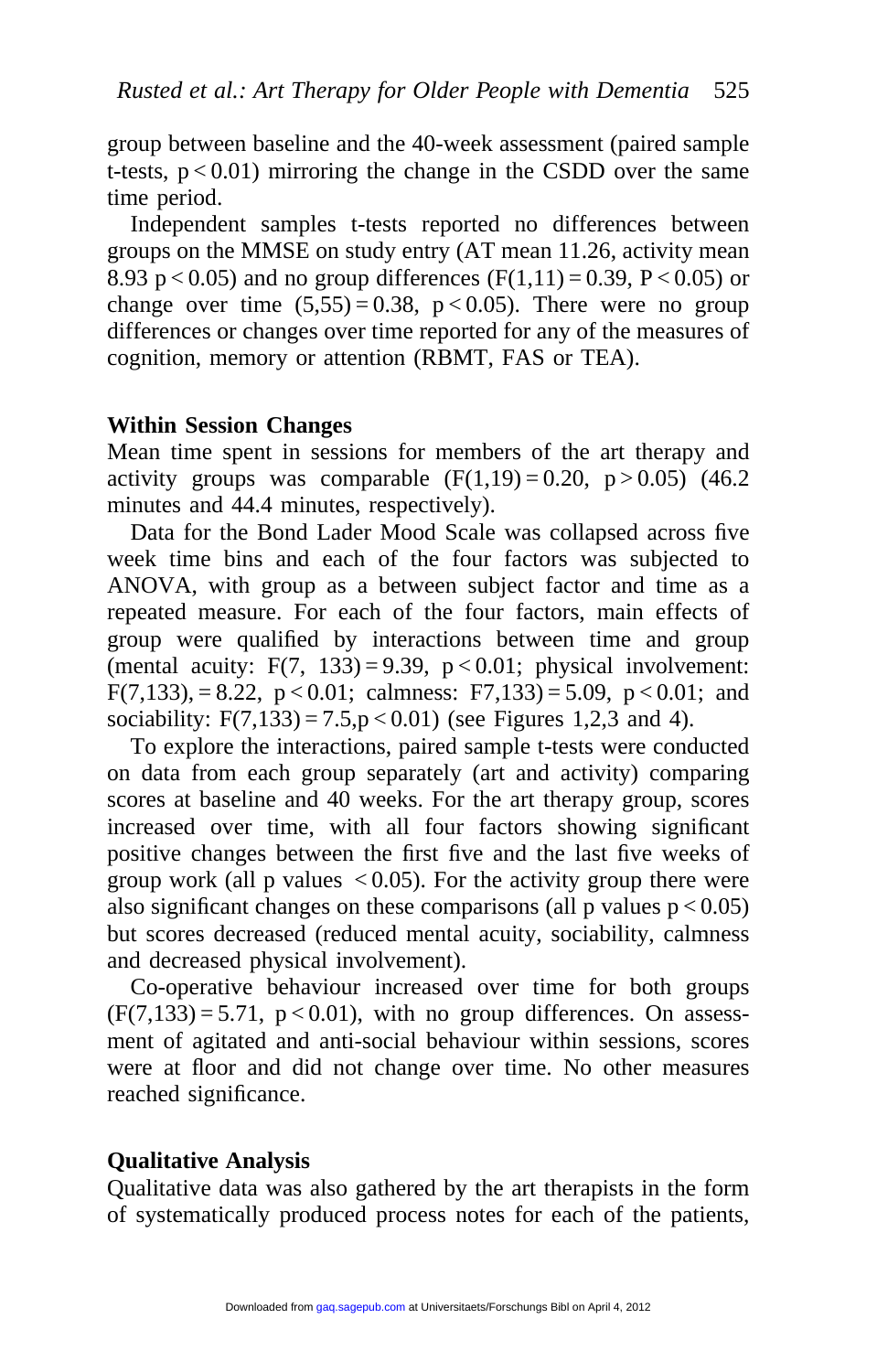

**FIGURE 1 Art and Activity Groups' Mean Scores of Mental Acuity**

Average score in five week time bins.

**FIGURE 2 Art and Activity Groups' Mean Scores of Physical Competancy**

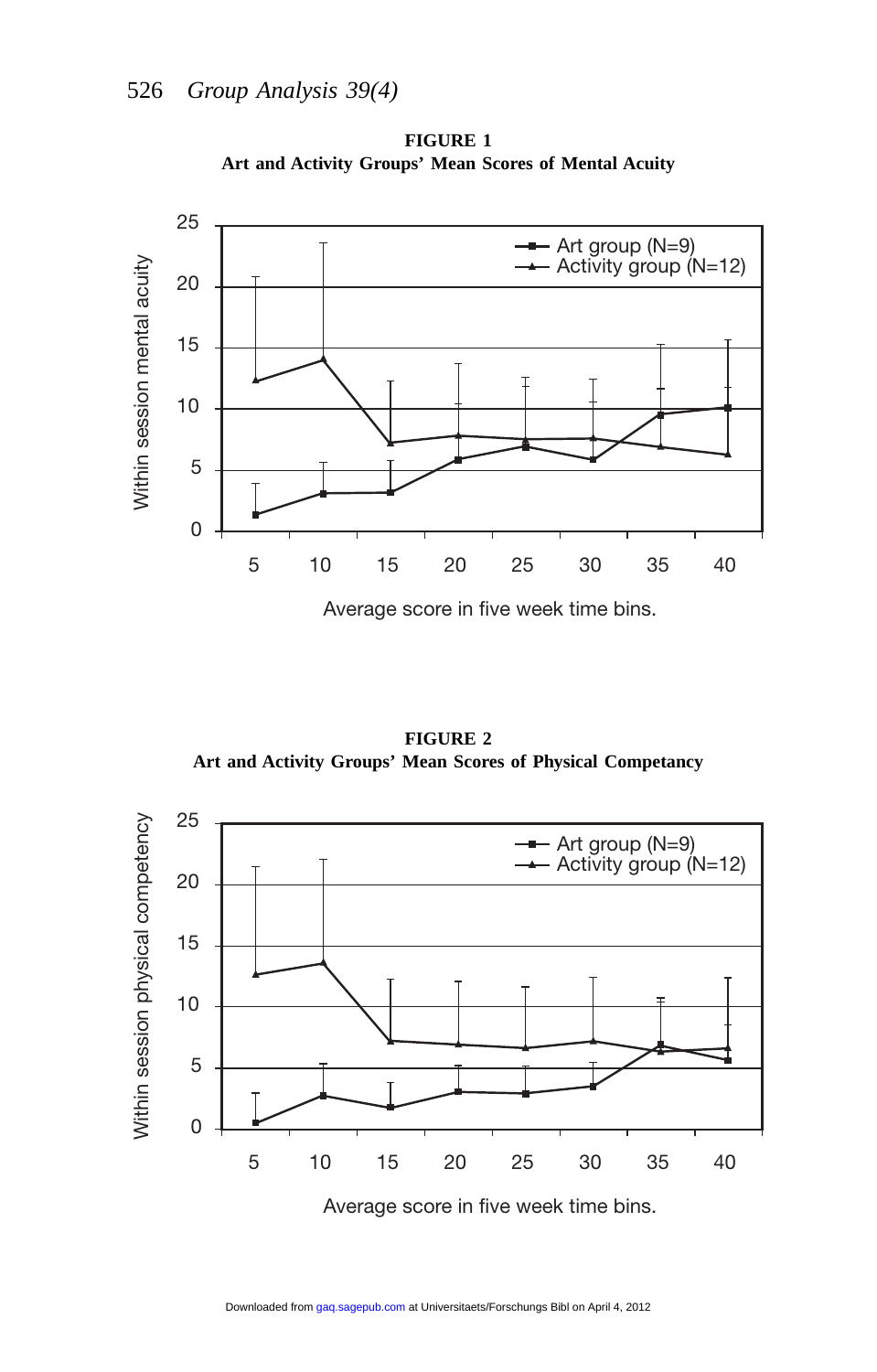

**FIGURE 3 Art and Activity Groups' Mean Scores of Calmness**

Average score in five week time bins.

**FIGURE 4 Art and Activity Groups' Mean Scores of Sociability**

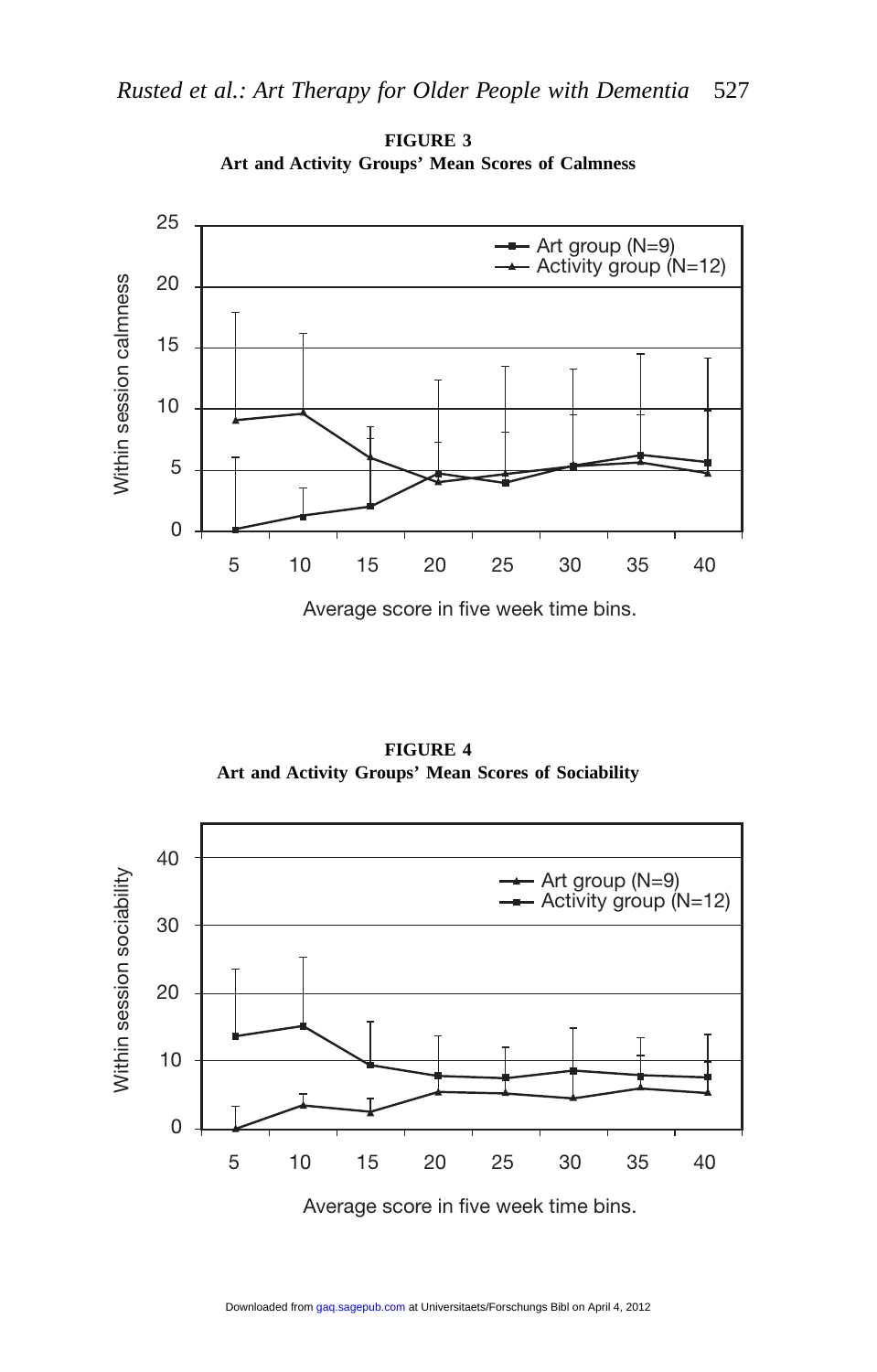commenting on individual responders, group dynamics, significant institutional features. In addition, each piece of art-work was collected, dated and photographed for analysis in conjunction with process notes. Two brief vignettes are included in this article illustrating some of the interactions between patient and art-work as an example of the art psychotherapy process. This qualitative analysis will be reported separately. However, two case study vignettes are included here to indicate some of the processes involved in the art therapy groups.

#### **Case Vignette 1**

HH regularly attended the art therapy sessions, despite initial difficulties in deciding what to draw. He seemed compliant and eager to please, but expressed surprise when the art therapist wanted to keep his work. Although he often said he hadn't a clue what to do, he drew a dog with some dexterity, and on the following week returned to the drawing and shaded it in. HH's dog was interesting to some of the other patients. He said that it was a terrier with a big head, similar to one that died of old age. The dog looked quite aggressive. HH said that it bites and barks loudly, saying 'woof'. He became despondent when he couldn't get the head right and declared that he was no good at drawing. But he persevered and by colouring in with pencil, made the dog softer and furrier. On the third week, HH was feeling ill, with chest pains. Nevertheless, he attended, chose charcoal and explored this medium. His drawing was shakier and cruder than that of the dog. He said the drawing was of himself, then later of a 'young man' with a lot of black hair. This led HH to recall that both he and his brother started to lose their hair at age 14. He didn't complete the drawing and was at a loss to know what to do for the rest of the session. On the fourth week a female patient gave him her clay. He was worried about making a mess but started to play with the clay, remarking that his arthritis made it hard for him to handle it. He produced a male figure, calling it 'Noah' and was preoccupied by trying to get it to stand up. Eventually he accepted that it had to remain lying down. It looked squashed, as if dropped from a great height. He was frustrated with his efforts, but the process of making these images led him to be more open about his relationship with the rest of the group members. He sought reassurance about the quality of what he was producing, needing to be accepted for himself, despite his frailty and lack of skill (as he perceived it).

#### **Case Vignette 2**

BB was a resident at one of the centres. He was quiet and thoughtful and at the start of the groups was stuck. He tried using pencil but couldn't make any marks due to his hands shaking. By the end of the first session he was trying out the paints. His images were very small and detailed, including a flower in red, blue and green. He was happier using paint and colour. BB said very little, but had plenty of eye contact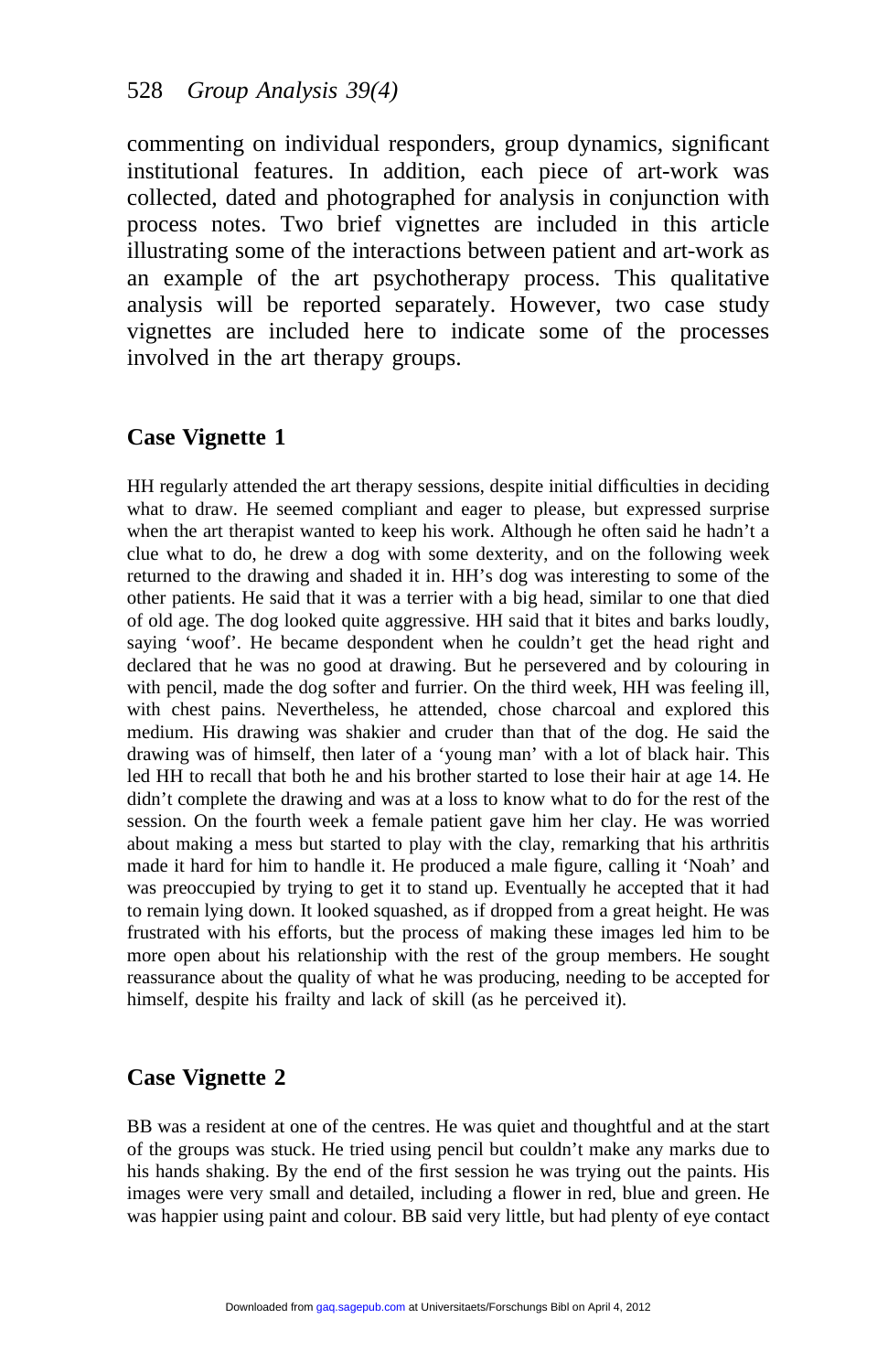with the female assistant. He did not acknowledge the art therapist. In the second session this changed: he was bright and chatty and sat near to the art therapist, making a lot of eye contact with him. He was, however, anxious and didn't know what to do, asking the assistant what she was going to do. He commented that the art therapist didn't seem to know what to do either. Towards the end of the session, he became interested in the birds outside, commenting on the types he had seen and lamenting the fact that he used to be able to name them. This was a difficult session for everyone, due to a last minute change of room, which was smaller and quite claustrophobic for everyone. In the next session, BB and a female patient (H) were looking at magazines provided for collage. H was making derogatory remarks about the art therapist, pointing out the pictures of naked or scantily clad women, laughing and joking. H tried to draw BB into this, but he remained quiet and withdrawn and a bit agitated. The art therapist reminded him about the 'birds' he had talked about in the last session and he became animated describing 'black and white ones hopping about and getting tangled up in the trees'. He did not wish to draw, though. It felt to the art therapist that BB himself felt tangled up, and trapped.

In later sessions, BB explored the clay, working confidently and enjoying himself. He made a life sized model of a rat, with tail, whiskers and other details. He was pleased with this model and showed it around to the other group members. He was anxious that it be kept safe. He continued in subsequent sessions, making bigger, detailed models, including a 'kind of dog with a flat nose'. This gave him a lot of pleasure and amusement. He remembered the models from one week to the next.

Some groups later, he was upset, talking about his wife not coming any more, that she was dead. His wife had encouraged and supported him and he missed that. However, he took comfort from nature, and said that he enjoyed 'making lots of models for children.' It seemed as if the clay models were giving him some purpose and enjoyment in an otherwise bleak situation.

#### **Discussion**

The aim of this study was to test the premise that participation in art therapy groups could produce significant positive changes in mood and cognition for older people with dementia. Furthermore, that those changes could extend beyond the therapeutic environment and impact on behaviors in the broader day care/residential care setting.

On the first of these counts, group data has shown that over 40 weeks of therapy, art therapy participants showed session-to-session cumulative changes in measures of responsiveness. Mental acuity, sociability, calmness and physical engagement within art therapy sessions increase on a slow, upward, linear trajectory. The group work, which began with apprehension and low levels of interest, concluded with a significant and marked engagement of participants within the group. This cohesion was further evidenced by increased depression scores coincident with the end of 40 weeks of art therapy. The positive effects of continued participation in the art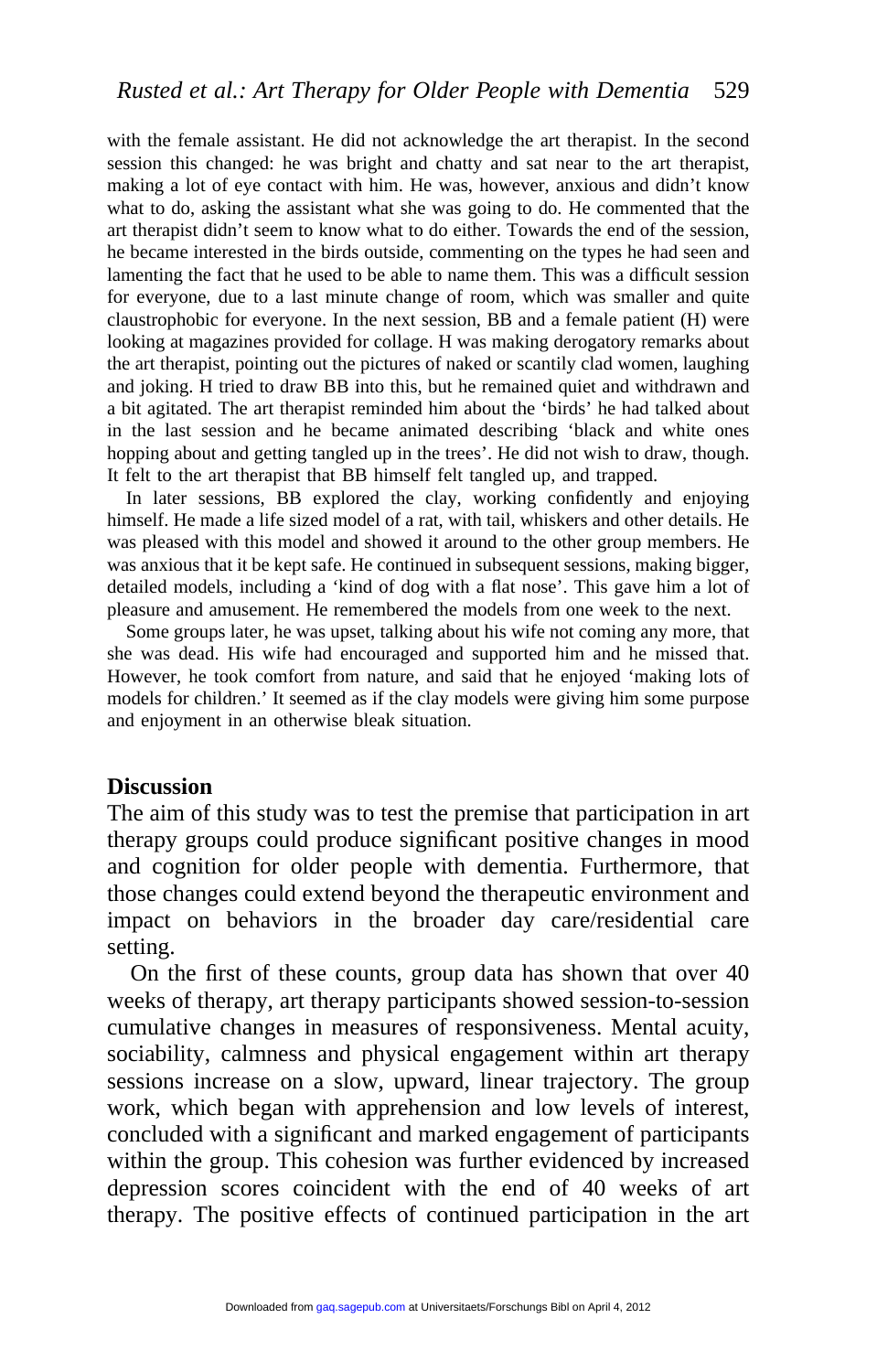therapy programme contrasted with the effects of a comparable programme of non-specific, recreational activities. For the recreational activity group, we see a short-term improvement in responsiveness demonstrated by a steep positive change over the first 10–20 weeks of the programme. However, this is not maintained, and is followed by a similarly steep decline in engagement with a flattened response in the second half of the programme (at a level lower than baseline measures). Thus, the comparable test of change between baseline and 40 weeks for the recreational activity participants produces a significant negative change over time.

The results are particularly compelling, since each factor is a composite outcome from four component scales, independently completed for each session, and without reference to previous ratings. The data project a picture of increasing response to the session environment, with more positive engagement in each session for the art therapy group and less positive engagement for the recreational group.

A possible explanation of the results is that they reflect a subjective bias on the part of the facilitators, with the art therapists anticipating and reporting more positive outcomes from their clients as the weeks passed. If this was the case, evidence of an equally positive bias would be represented by the OT's facilitating the activity groups. The data would also reflect polarized scoring, with more positive or negatives scores systematically recorded; this was not the case. Secondly, in a pilot study involving the same team, we collected parallel assessments of within-session measures from the facilitators and a within-session observer. The assessments were made independently, and inter-rater reliability proved to be high (Sheppard et al., 2000). The same therapists were involved in this study, as highly experienced and objective in their use of the scales. The decision to secure a single rater assessment in the present study was driven by the size of the data-processing task associated with the analogue scales for such a large number of participants over a 40 week programme and the lack of advantage reported within the pilot.

With regard to the second aim – demonstration of the broader impact of therapy on behaviour outside of sessions – we were disappointed by the lack of objective measures of group change. At outset clients in both groups were relatively low on measures of depression, and scope for 'improved' scores over time was limited. The cognitive measures equally failed to reflect any change over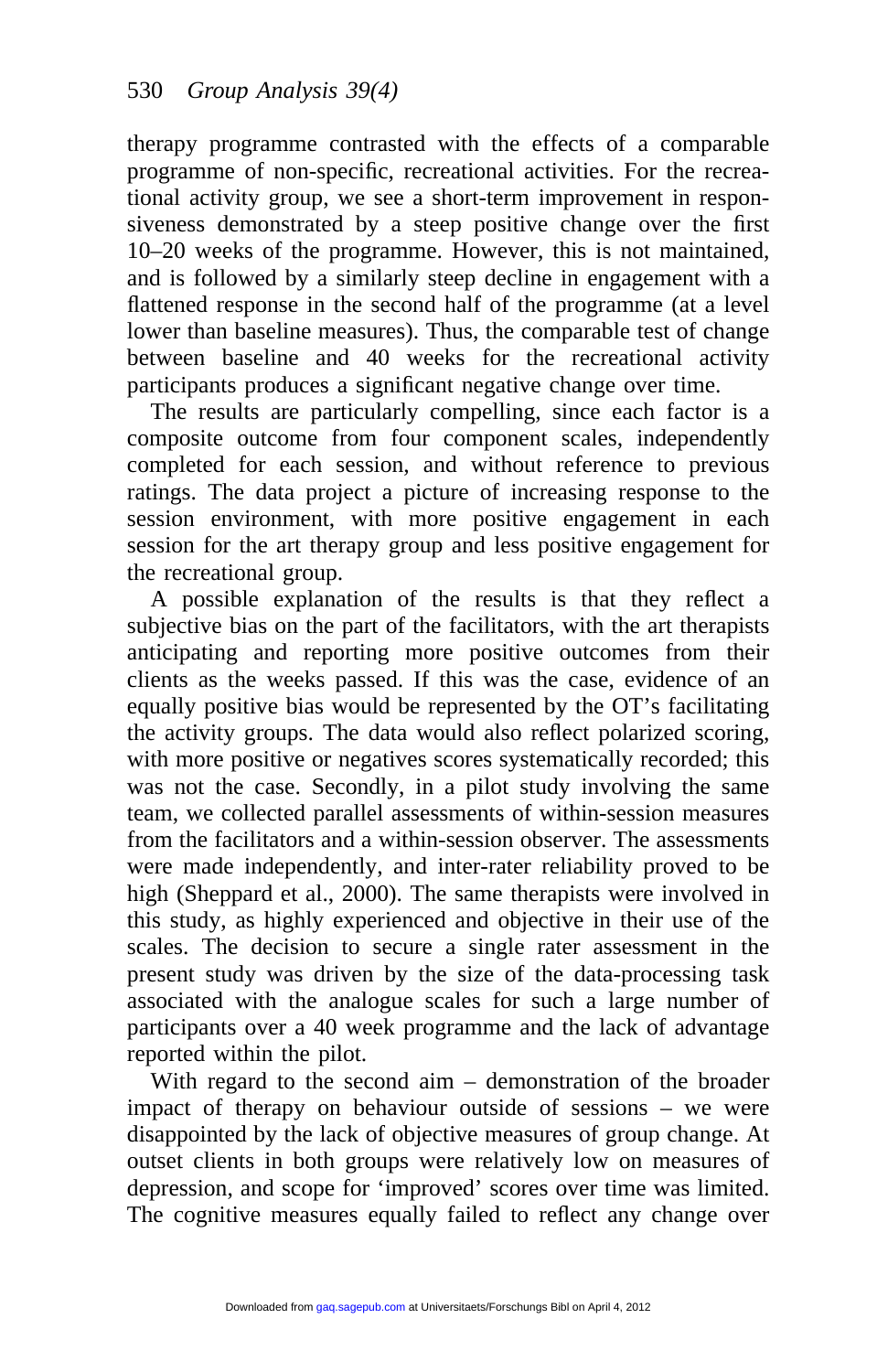time. However, key workers frequently volunteered anecdotal evidence of observed changes in social and communication behaviour for individuals from both group activities that were not picked up by our measures. We therefore believe that for all volunteers the effects of group participation did carry behavioural change into the centre environment. Evidence included changes both in recognition of group members outside of sessions and better person-to-person communication between clients and carers. It is clear that our standardized measures were simply not sensitive enough to capture the change reported by centre staff.

These 'added value' effects of therapy are clearly relevant to decisions on service provision. However, establishing an environment that facilitates emotional expression may create both practical and psychological problems for those involved in the care of people with dementia. Recognition, however, of the longer-term benefits of encouraging emotional expression in the client, and the recognition of 'personhood' which this implies, are aspects of care provision which need to be addressed more directly.

Future work is required using more sensitive measures of behaviour change than those reported here, without sacrificing the objective, standardized criteria of validity, reliability and specificity. It may be the case that quality of life measures sensitive to the needs and abilities of this client group would fulfill that criteria.

In summary, this unique multi-centre randomized control group trial on the use of art therapy for people with dementia provided clear evidence of positive and durable benefits to aspects of mental alertness, sociability, physical and social engagement in clients with moderate and severe dementia. These changes were quantitatively and qualitatively different from the pattern of effects achieved with a parallel programme of recreational activity.

#### **Clinical Implications of the Study**

- Elderly people with dementia show positive changes in mood and sociability in response to regular periods of small group work.
- Art therapy sessions produce benefits over and above those observed in response to similar time spent in recreational activities.
- The benefits extend to improved sociability in the wider day care setting.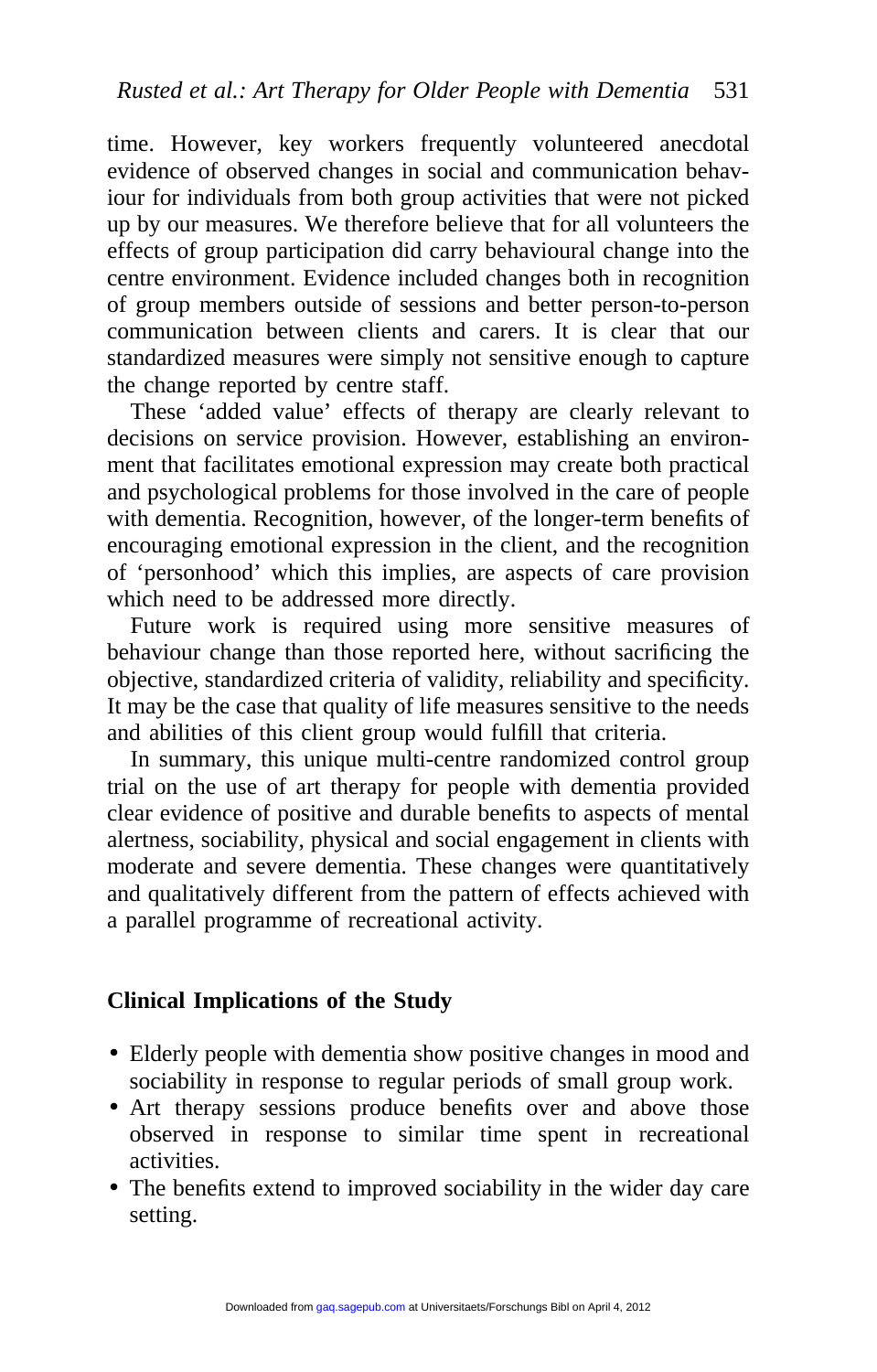### **Limitations of the Study**

- The numbers of clients contributing a full set of data over 40 weeks is limited.
- The sample is mixed in terms of diagnosis and degree of dementia.
- Test selection to identify quantitative measures of change is challenging with this population.

# **Addendum**

# *Some Further Reflections on the Study, its Benefits and Limitations.*

Since completing the study in 2002 and writing up the paper, we have been very fortunate in receiving a lot of interest, feedback and criticism. We would like to thank Dr Malcolm Pines and his editorial team and reviewers most sincerely for the help and support they have given over the article's preparation.

The conclusions of this study should be viewed with caution given the final sample size at 40 weeks of therapy, and one and three months follow-up. The health characteristics of this frail, elderly, client group with dementia of differing aetiologies (Alzheimer's, Parkinson's and multi-infarct), and an average group age of 82 years meant that attrition rates (due to death, ill health, changes in care provision, transport or changes in residence beyond the participants' control) were much higher than anticipated. Although the number of clients providing usable data at 40 weeks  $(N = 21)$ meant that statistical analysis would as a consequence be limited, it was felt that the presence of a controlled comparison lent sufficient strength to the study that findings should be offered, albeit cautiously.

The standardized measures selected met criteria for validation and test-retest reliability as reported in the original validation studies (see References). The choice of measures for this particular project was narrow, but those chosen are routinely used with older people with dementia. Our reliance on observer ratings does reduce the 'generalizability' of our findings. However, the use of observer ratings is again not uncommon practice due to the impaired cognition and limited communication skills often experienced by these clients. The issue of observer bias in general – whether observations are conducted by psychotherapists, clinical psycholo-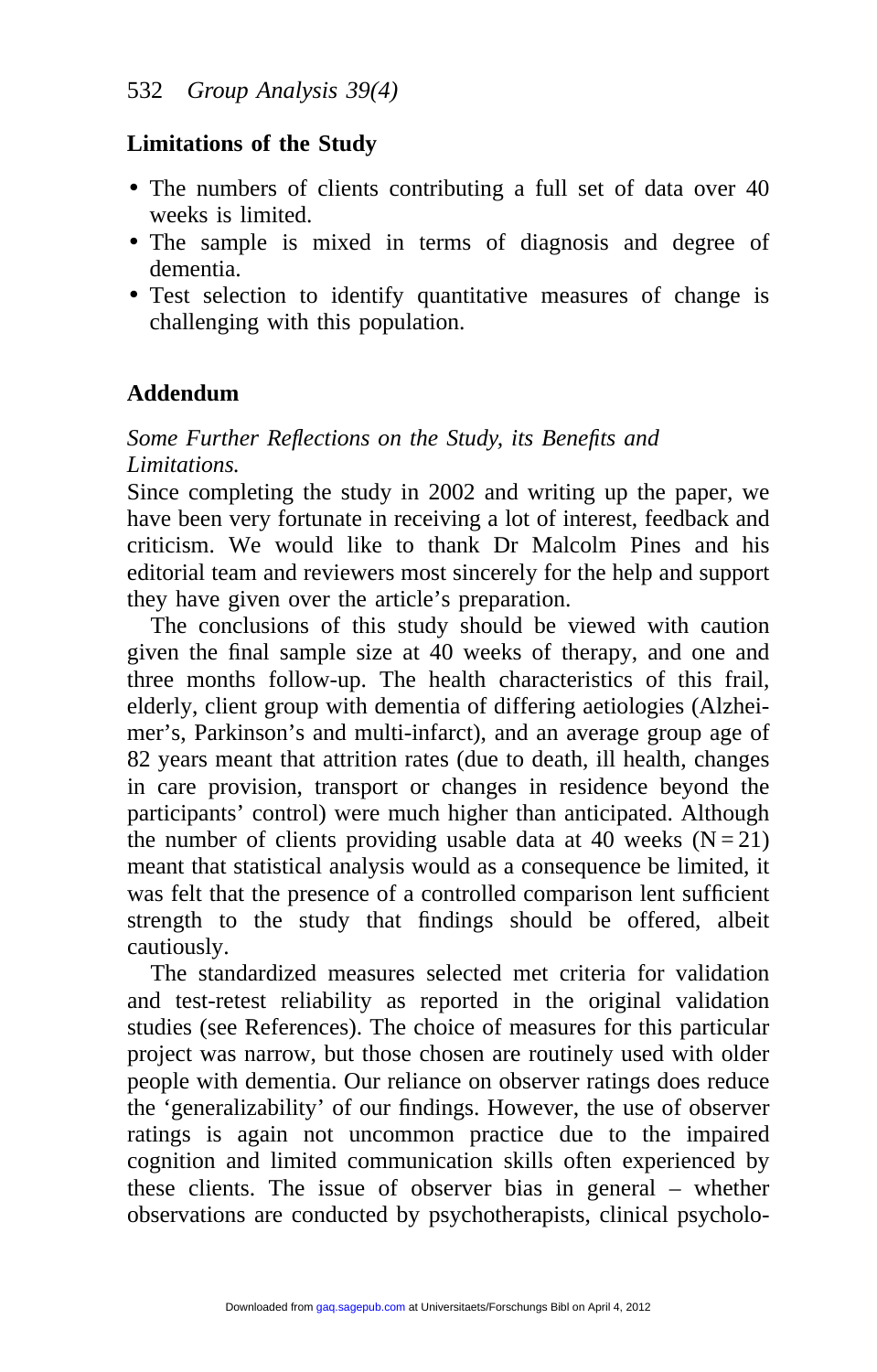gists or participants, are qualitative or quantitative in nature  $-$  is unfortunately always a potential criticism when evaluating the impact of any form of group therapy. From the perspective of conducting this work, we selected fully-qualified therapists and facilitators with some years of experience in working with this client group. We considered that part of professional training and qualification meant that ethical standards were encouraged and would be met.

There are a number of ways that the high depression scores at the end of nine months for the art therapy group may be interpreted. One proposition is that these be viewed as a response to the ending of the group as the incidence of increased depression coincided with the beginning of discussions of finishing the group (some weeks prior to sessions stopping). Another consideration is they are a contra-indication for art therapy, that clients were becoming more depressed simply through involvement with the group. We feel this is unlikely on the basis of feedback from other art psychotherapists working with this client group. It is also the case that they may be a reflection of a growing negative perception of art therapy on the part of the key workers who were asked to rate their clients behaviour over a particular period. The particular issue of therapist subjectivity within the art therapy groups is a difficult criticism to answer, but of course could well be a possible explanation for the increased response noted within the sessions. It is of interest that the facilitators of the activity groups did not perform similarly, rather than reporting a decreased response. It is here that we might have been able to examine the impact of the groups on therapists and control group facilitators through supervision; unfortunately the offer of supervision for the control facilitators was not taken up. The existence of the art work, as a visual, concrete indicator of clients' response, cannot be underestimated as an important feature of the group and a way of monitoring clients' participation in the group and their mood.

Many studies attempting to systematically evaluate interventions with this client group and art therapy employ small samples with no comparison groups (and few standardized measures). For the most part work is presented in the form of case studies or small group work. This project is probably one of the first of its kind conducted within the UK. Currently, there are very few therapeutic interventions available for this client group within this age range that have been systematically evaluated over such a lengthy period of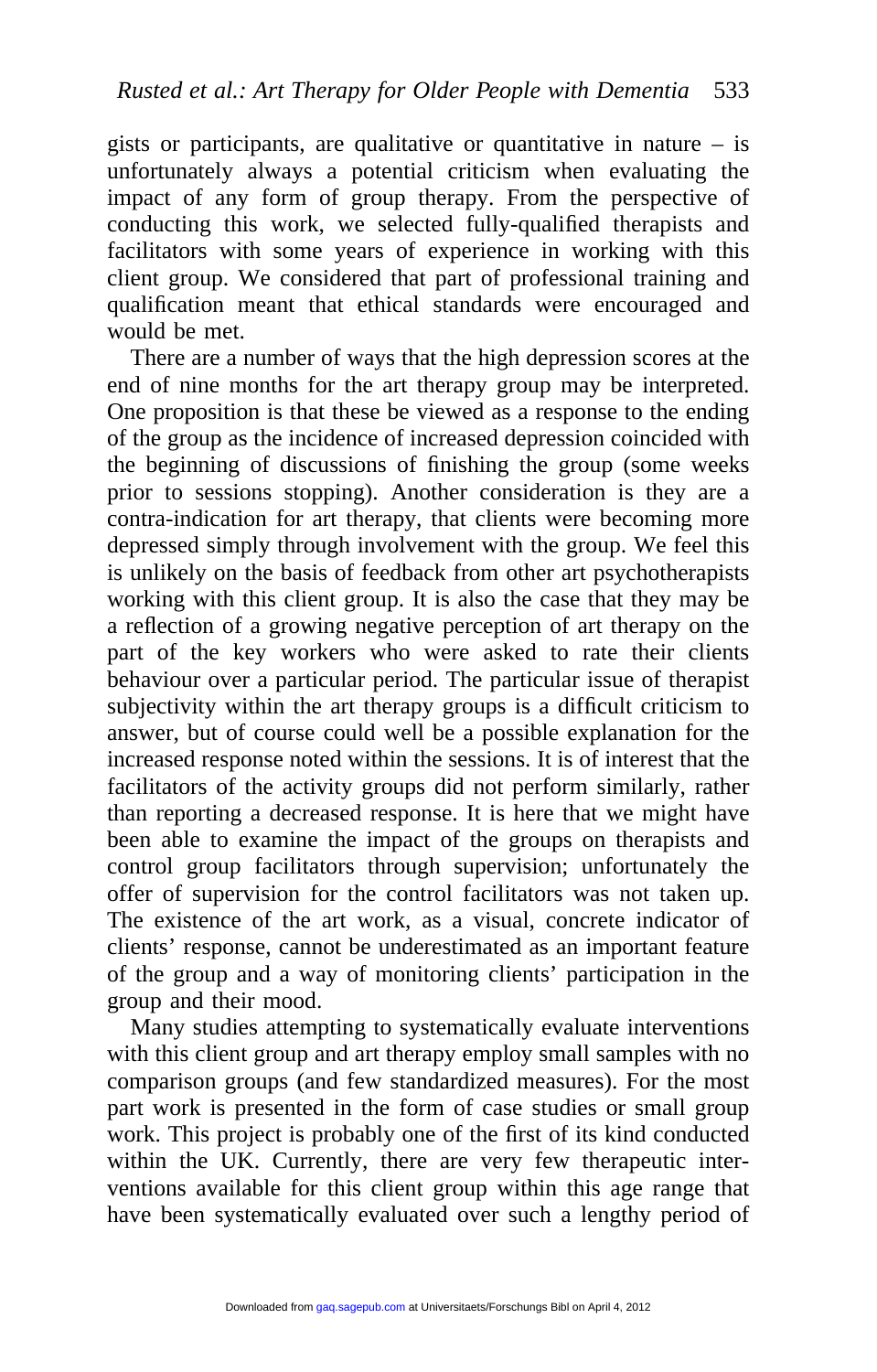time. It is also the case that no studies have reported utilizing a randomized control group design with this client group with this particular type of therapy, thus the findings are presented very much in the spirit of research attempting to break new ground.

Since ending the control group study we were fortunate to obtain a further grant from the Health Foundation to make a qualitative analysis of all 160 sessions of art therapy, including all art work, where we were able to investigate in more detail the impact on the individuals who participated in the art therapy groups throughout the whole period. This project was completed in Autumn 2005 and has provided us with a wealth of information that we will present at a later stage.

We are grateful to colleagues who have reviewed the paper and to the editorial board of *Group Analysis* for their assistance and constructive criticism. We hope that this publication will encourage future debate and stimulate fruitful discussion to develop this issue of measurement and evaluation of interventions for this particular client group.

#### **Acknowledgements**

This project was funded by a grant from the PPP (Health) Foundation. Special thanks to the art therapists and occupational therapists and assistants, without whom it would not have been possible to do this work, and to our Consultant, Dr. Kim Shamash. The authors would also like to thank all the clients and care staff from Hillrise Day Resource Centre (Newhaven Down Hospital), Partridge House (Anchor Homes), St. Ann's Residential Home and Wayfield Avenue Resource Centre for Older People, who participated in and supported this project. Also, grateful thanks to Judy Yeomans for assisting in data collection and processing.

The Health Foundation have funded a further 18 month project in which an analysis of the 160 sessions of art therapy groups will be made of group dynamics, art therapy processes, art work and impact on individual clients. The aim is to gain further information on which processes were most and least helpful to clients.

Therapeutic Practice Guidelines have been produced. Details are available from diane.waller@virgin.net

#### **References**

Alexopolous, G.S., Abrams, R.C., Young, R.C. and Shamoiam, C.A. (1988) 'Cornell Scale for Depression in Dementia', *Biological Psychiatry* 23: 271–84.

Baker, R., Bell, S., Baker, E., Gibson, S., Holloway, J., Pearce, R., Dowling, Z., Thomas, P., Assey, J. and Wareing, L-A. (2001) 'A Randomized Controlled Trial of the Effects of Multi-Sensory Stimulation (MSS) for People with Dementia', *British Journal of Clinical Psychology* 40: 81–96.

Ballard, C., Fossey, J., Chithramohan, R., Howard, R., Burns, A., Thompson, P.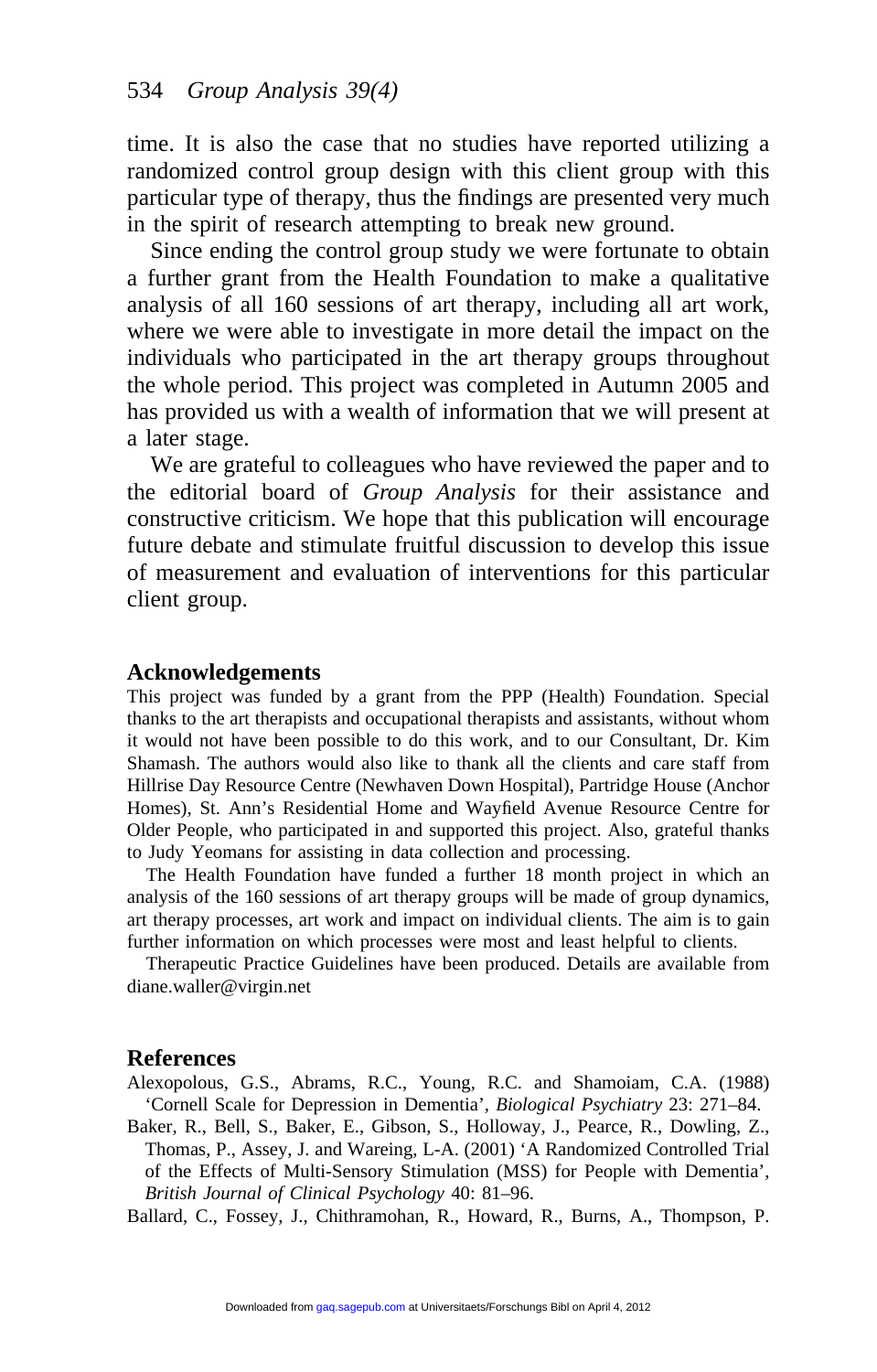Tadros, G. and Fairbairn, A. (2001) 'Quality of Care in Private Sector and NHS Facilities for People with Dementia: Cross Sectional Survey', *British Medical Journal* 323: 426–7.

- Benton, A.L. and Hamsher, K. (1989) *Multilingual Aphasia Examination*. Iowa City, IA: AJA Associates.
- Bond, A. and Lader, M. (1974) 'The Use of Analogue Scales in Rating Subjective Feelings', *British Journal of Psychology* 47: 211–18.
- Brotons, M. and Koger, S.M. (2000) 'The Impact of Music Therapy on Language Functioning in Dementia', *Journal of Music Therapy* XXXVII: 183–95.
- Burns, A., Byrne, E.J. and Maurer, K. (2002) 'Alzheimer's Disease'. *The Lancet* 13(360): 163–5.
- Doric-Henry, L. (1997) 'Pottery as Art Therapy with Elderly Nursing Home Residents', *Journal of the American Art Therapy Association* 14: 162–71.
- Folstein, M.F., Folstein, S.E. and McHugh, P.R. (1975) 'Mini-Mental State: A Practical Method for Grading the Cognitive State of Patients for the Clinician', *Journal of Psychiatric Research* 12: 189–98.
- Harlan, J.E. (1993) 'The Therapeutic Value of Art for Persons with Alzheimer's Disease and Related Disorders', in Miriam P. Ladhey (ed.) *Recreation, Leisure and Chronic Illness.* New York and London: Haworth Press.
- Helmes, E. (1988) 'Multidimensional Observation Scale for Elderly Subjects (MOSES)', *Psychopharmacology Bulletin*, 24: 733–4.
- Kamar, O. (1997) 'Art Therapy with a Patient with Alzheimer's Disease', *American Journal of Art Therapy* 35: 118–24.
- Kitwood, T. (1997) *Dementia Reconsidered: The Person Comes First*. Oxford: Oxford University Press.
- Kydd, P. (2001) 'Using Music Therapy to Help a Client with Alzheimer's Disease Adapt to Long-term Care', *American Journal of Alzheimer's Disease and Other Dementias* 16: 103–8.
- Landes, A.M., Sperry, S.D., Milton, E., Strauss, M.E. and Geldmacher, D.S. (2000) 'Apathy in Alzheimer's Disease', *Journal of the American Geriatrics Society* 49: 1700–7.
- Marshall, M.J. and Hutchinson, S.A. (2001) 'A Critique of Research on the Use of Activities with Persons with Alzheimer's Disease: A Systematic Literature Review', *Journal of Advanced Nursing* 35(4): 488–96.
- Medical Research Council (1993) *The Ethical Conduct of Research on the Mentally Incapacitated: Working Party on Research on the Mentally Incapacitated.* Oxford: MRC Publications.
- Mulvey, T. (1999) 'Skill Builders. How to Manage Aggression in Patients with Dementia', *The Brown University Geropsych Report.* Providence, RI: Manisses Communications Group.
- Nelson, H.E. and Willison, J. (1991) *National Adult Reading Test (NART*). Windsor: Nfer-Nelson.
- Patel, V. and Hope, R.A. (1992) 'Rating Scale for Aggressive Behaviour in the Elderly: The RAGE', *Psychological Medicine* 22: 211–21.
- Pattie, A.H. and Gilleard, C.J. (1979) *Manual of the Clifton Assessment Procedures for the Elderly* (CAPE). London: Hodder and Stoughton.
- Pini, P. (1996) 'Psychiatry Conference Recognizes Art Therapy', *The Lancet* 348: 603.